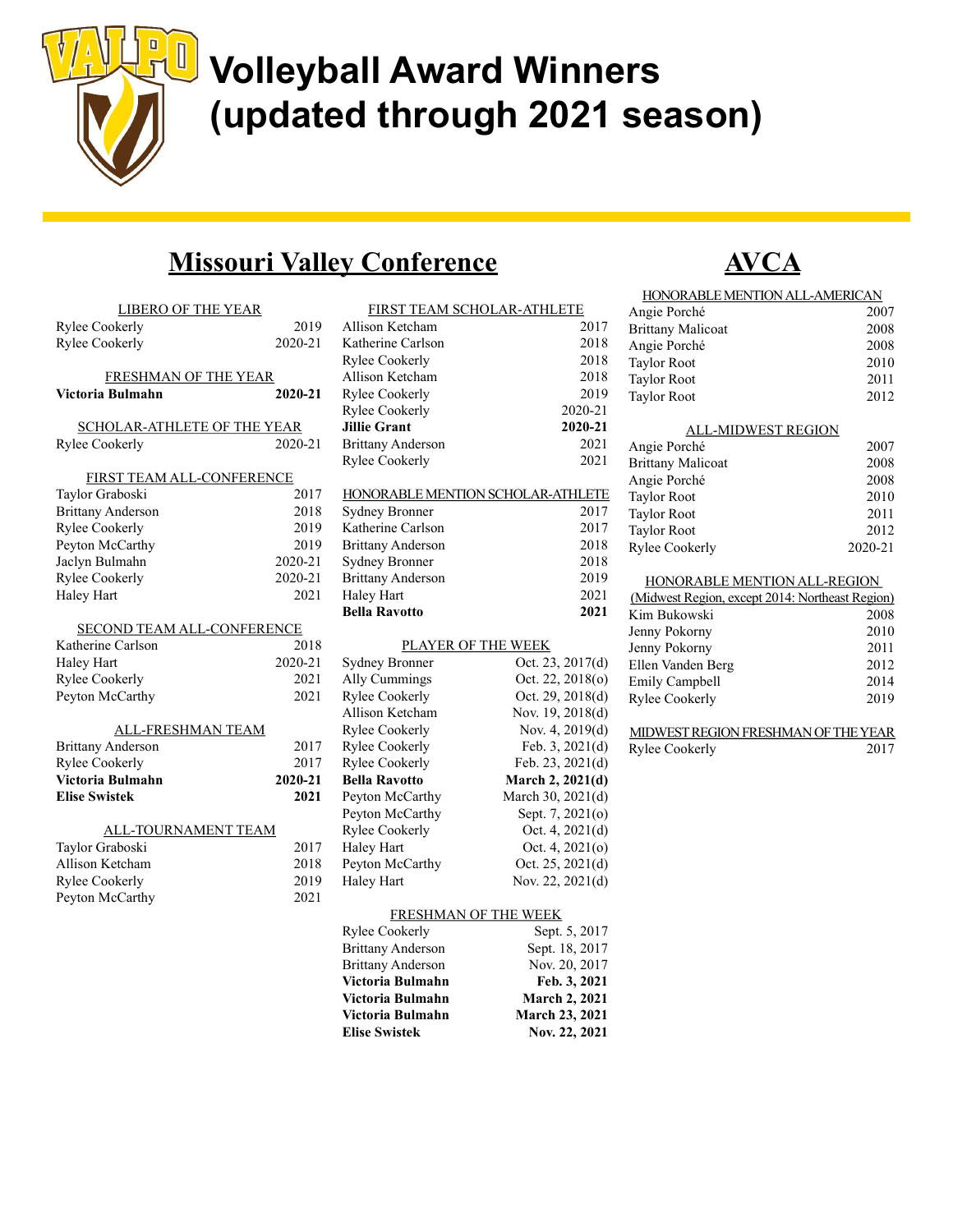

## Volleyball Award Winners (updated through 2021 season)

## **Horizon League**

ALL-NEWCOMER TEAM

| PLAYER OF THE YEAR           |      |
|------------------------------|------|
| Angie Porché                 | 2008 |
| Emily Campbell               | 2014 |
|                              |      |
| NEWCOMER OF THE YEAR         |      |
| Taylor Root                  | 2009 |
|                              |      |
| DEFENSIVE PLAYER OF THE YEAR |      |
| <b>Brittany Malicoat</b>     | 2007 |
| <b>Brittany Malicoat</b>     | 2008 |
| <b>Taylor Root</b>           | 2010 |
| <b>Taylor Root</b>           | 2011 |
| <b>Taylor Root</b>           | 2012 |
| Morganne Longoria            | 2016 |
|                              |      |
| <u>ALL-LEAGUE TEAM</u>       |      |
| <b>Brittany Malicoat</b>     | 2007 |
| Angie Porché                 | 2007 |
| Kim Bukowski                 | 2008 |
| <b>Brittany Malicoat</b>     | 2008 |
| Angie Porché                 | 2008 |
| <b>Allison Sears</b>         | 2008 |
| Kim Bukowski                 | 2009 |
| Angie Porché                 | 2009 |
| <b>Taylor Root</b>           | 2009 |
| Jenny Pokorny                | 2010 |
| <b>Taylor Root</b>           | 2010 |
| Morgan Beil                  | 2011 |
| Jenny Pokorny                | 2011 |
| <b>Taylor Root</b>           | 2011 |
| Morgan Beil                  | 2012 |
| <b>Taylor Root</b>           | 2012 |
| Ellen Vanden Berg            | 2012 |
| Morgan Beil                  | 2013 |
| Sarah Dooms                  | 2013 |
| Ellen Vanden Berg            | 2013 |
| Kelsey Berrington            | 2014 |
| <b>Emily Campbell</b>        | 2014 |
| Kelsey Victor                | 2014 |
| Emily Campbell               | 2015 |
| Allison Ketcham              | 2015 |
| Morganne Longoria            | 2016 |
|                              |      |
| HONORABLE MENTION ALL-LEAGUE |      |
| <b>Emily Campbell</b>        | 2016 |

| Morganne Longoria                        | 2013         |
|------------------------------------------|--------------|
| Taylor Graboski                          | 2014         |
| Allison Ketcham                          | 2014         |
| Katherine Carlson                        | 2015         |
| Kayla Currier                            | 2015         |
| ALL-TOURNAMENT TEAM                      |              |
| Val Bollenbacher                         | 2007         |
| <b>Brittany Malicoat</b>                 | 2007         |
| Angie Porché                             | 2007         |
| <b>Allison Sears</b>                     | 2008         |
| <b>Taylor Root</b>                       | 2009         |
| Tara Diebler                             | 2010         |
| <b>Taylor Root</b>                       | 2010         |
| <b>Taylor Root</b>                       | 2011         |
| Mary Dent                                | 2012         |
| Morgan Beil                              | 2013         |
| Ellen Vanden Berg                        | 2013         |
| Morgan Beil                              | 2014         |
| Kelsey Berrington                        | 2015         |
| Allison Ketcham                          | 2015         |
|                                          |              |
| <b>ALL-ACADEMIC TEAM</b>                 |              |
| Sara Hughes                              | 2007<br>2008 |
| <b>Brittany Malicoat</b><br>Angie Porché | 2008         |
| <b>Allison Sears</b>                     | 2008         |
| Angie Porché                             | 2009         |
| Val Bollenbacher                         | 2010         |
| Katie Layman                             | 2010         |
| <b>Taylor Root</b>                       | 2010         |
| Sarah Dooms                              | 2011         |
| Lindsey Hauch                            | 2011         |
| Jenny Pokorny                            | 2011         |
| <b>Taylor Root</b>                       | 2011         |
| Sarah Dooms                              | 2012         |
| Lindsey Hauch                            | 2012         |
| <b>Taylor Root</b>                       | 2012         |
| Morgan Beil                              | 2013         |
| Sarah Dooms                              | 2013         |
| Morgan Beil                              | 2014         |
| Kelsey Berrington                        | 2014         |
| Kelsey Victor                            | 2014         |
| Allison Ketcham                          | 2015         |
| Rachel Bruinsma                          | 2016         |
|                                          |              |

Katherine Carlson 2016

| <b>ALL-NEWCOMER TEAM</b>   |      |                          | PLAYER OF THE WEEK          |
|----------------------------|------|--------------------------|-----------------------------|
| <b>Taylor Root</b>         | 2009 | <b>Brittany Malicoat</b> | Sept. 3, 2007(d)            |
| Sarah Dooms                | 2010 | <b>Allison Sears</b>     | Sept. 17, 2007(o)           |
| Morgan Beil                | 2011 | <b>Brittany Malicoat</b> | Oct. 22, 2007(d)            |
| Kelsey Berrington          | 2012 | <b>Brittany Malicoat</b> | Nov. 12, 2007(d)            |
| Emily Campbell             | 2013 | Angie Porché             | Sept. 1, 2008(o)            |
| Morganne Longoria          | 2013 | Angie Porché             | Sept. 8, 2008(o)            |
| Taylor Graboski            | 2014 | Kim Bukowski             | Oct. $6, 2008(0)$           |
| Allison Ketcham            | 2014 | <b>Brittany Malicoat</b> | Oct. $6, 2008(d)$           |
| Katherine Carlson          | 2015 | <b>Allison Sears</b>     | Oct. $20, 2008$ (o)         |
| Kayla Currier              | 2015 | <b>Brittany Malicoat</b> | Oct. $27, 2008(d)$          |
|                            |      | Kim Bukowski             | Nov. 3, 2008(o)             |
| <b>ALL-TOURNAMENT TEAM</b> |      | <b>Allison Sears</b>     | Nov. $17,2008(0)$           |
| Val Bollenbacher           | 2007 | Angie Porché             | Sept. 21, 2009(o)           |
| <b>Brittany Malicoat</b>   | 2007 | <b>Taylor Root</b>       | Oct. $12, 2009(d)$          |
| Angie Porché               | 2007 | Angie Porché             | Oct. $19, 2009(0)$          |
| <b>Allison Sears</b>       | 2008 | <b>Taylor Root</b>       | Oct. 26, 2009(d)            |
| <b>Taylor Root</b>         | 2009 | Kim Bukowski             | Nov. 9, $2009(0)$           |
| Tara Diebler               | 2010 | <b>Taylor Root</b>       | Aug. 30, 2010(d)            |
| <b>Taylor Root</b>         | 2010 | <b>Taylor Root</b>       | Sept. 6, 2010(d)            |
| <b>Taylor Root</b>         | 2011 | Jenny Pokorny            | Sept. 20, 2010(o)           |
| Mary Dent                  | 2012 | Jenny Pokorny            | Oct. $18, 2010(o)$          |
| Morgan Beil                | 2013 | <b>Taylor Root</b>       | Oct. $25, 2010(d)$          |
| Ellen Vanden Berg          | 2013 | <b>Taylor Root</b>       | Aug. $29, 2011(d)$          |
| Morgan Beil                | 2014 | Morgan Beil              | Sept. 19, 2011(o)           |
| Kelsey Berrington          | 2015 | <b>Taylor Root</b>       | Oct. 24, $2011(d)$          |
| Allison Ketcham            | 2015 | <b>Taylor Root</b>       | Nov. $14, 2011(d)$          |
|                            |      | Ellen Vanden Berg        | Sept. 17, 2012(d)           |
| <b>ALL-ACADEMIC TEAM</b>   |      | <b>Taylor Root</b>       | Oct. $1, 2012(d)$           |
| Sara Hughes                | 2007 | <b>Taylor Root</b>       | Oct. $15, 2012(d)$          |
| <b>Brittany Malicoat</b>   | 2008 | Ellen Vanden Berg        | Oct. 15, 2012(o)            |
| Angie Porché               | 2008 | <b>Taylor Root</b>       | Oct. $29, 2012(d)$          |
| <b>Allison Sears</b>       | 2008 | Kelsey Victor            | Nov. $5, 2012(0)$           |
| Angie Porché               | 2009 | Sarah Dooms              | Sept. 3, 2013(o)            |
| Val Bollenbacher           | 2010 | Kelsey Victor            | Sept. 9, 2013(d)            |
| Katie Layman               | 2010 | Ellen Vanden Berg        | Oct. 21, 2013(d)            |
| <b>Taylor Root</b>         | 2010 | Emily Campbell           | Sept. 15, 2014 (o)          |
| Sarah Dooms                | 2011 | Allison Ketcham          | Sept. 22, 2014 (d)          |
| Lindsey Hauch              | 2011 | Morgan Beil              | Oct. $6, 2014$ (o)          |
| Jenny Pokorny              | 2011 | Allison Ketcham          | Nov. 4, $2014$ (d)          |
| <b>Taylor Root</b>         | 2011 | Emily Campbell           | Nov. 17, 2014 (o)           |
| Sarah Dooms                | 2012 | Taylor Graboski          | Oct. 5, 2015 (o)            |
| Lindsey Hauch              | 2012 | Emily Campbell           | Oct. 19, 2015 (o)           |
| <b>Taylor Root</b>         | 2012 | Morganne Longoria        | Oct. 17, 2016 (d)           |
| Morgan Beil                | 2013 | Morganne Longoria        | Oct. 24, 2016 (d)           |
| Sarah Dooms                | 2013 |                          |                             |
| Morgan Beil                | 2014 |                          | SCHOLAR-ATHLETE OF THE WEEK |
| Kelsey Berrington          | 2014 | Sara Hughes              | Sept. 25, 2007              |
| Kelsey Victor              | 2014 | <b>Brittany Malicoat</b> | Sept. 30, 2008              |
| Allison Ketcham            | 2015 | <b>Allison Sears</b>     | Nov. 4, 2008                |
|                            |      |                          |                             |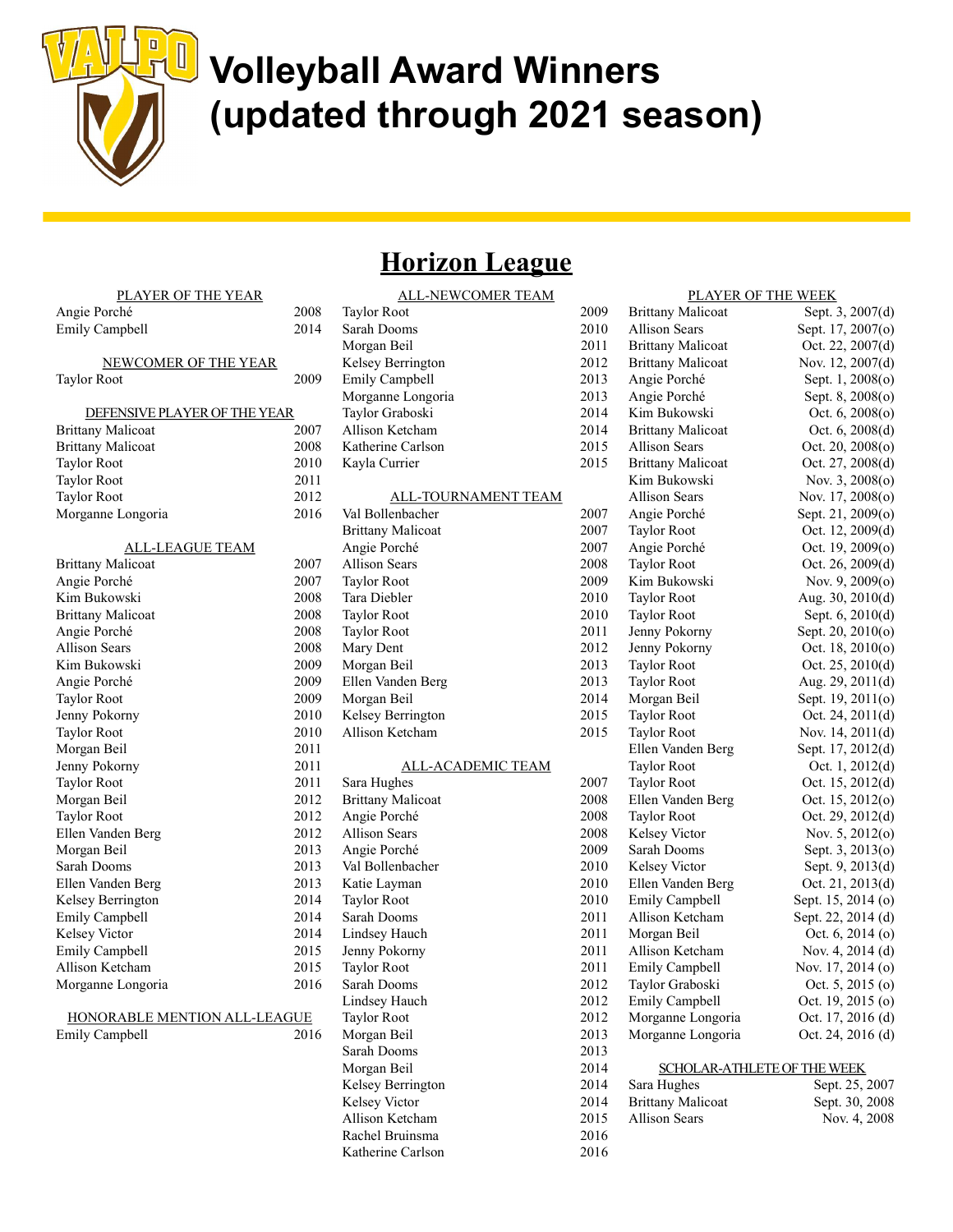

# **U** Volleyball Award Winners (updated through 2021 season)

## Mid-Continent Conference

| <b>FIRST TEAM</b>         |      | <b>SECOND TEAM</b>            |      | ALL-TOURNAMENT TEAM      |      |
|---------------------------|------|-------------------------------|------|--------------------------|------|
| Cheri Hughes              | 1994 | Kathy Harrison                | 1992 | Cheri Hughes             | 1994 |
| Caitlin Larsen            | 1994 | Lauren Struss                 | 1992 | Caitlin Larsen           | 1994 |
| Stephanie Schuricht       | 1994 | Jennie Walton                 | 1993 | Stephanie Schuricht      | 1994 |
| Cheri Hughes              | 1995 | Jennie Walton                 | 1994 | Cheri Hughes             | 1995 |
| Kelly Schoenhoft          | 1995 | Jill Rychecky                 | 1995 | Carrie Morgan            | 1995 |
| Stephanie Schuricht       | 1995 | Kelly Olson                   | 1996 | Stephanie Schuricht      | 1995 |
| Cheri Hughes              | 1996 | Jill Rychecky                 | 1996 | Cheri Hughes             | 1996 |
| Jill Rychecky             | 1997 | Kelly Schoenhoft              | 1996 | Kelly Olson              | 1996 |
| Kelly Schoenhoft          | 1997 | Kelly Olson                   | 1997 | Jill Rychecky            | 1996 |
| Kelly Schoenhoft          | 1998 | Dion Frazier                  | 1998 | Dion Frazier             | 1997 |
| Carrie Goodrich           | 2001 | Angie Nordquist               | 1998 | Kelly Schoenhoft         | 1998 |
| Cyndi Norman              | 2001 | Carrie Goodrich               | 1999 | Carrie Goodrich          | 2000 |
| Cyndi Norman              | 2002 | Heather Hynds                 | 2002 | Marion Hansen            | 2001 |
| Liz Mikos                 | 2003 | Michelle Robinson             | 2002 | Angie Nordquist          | 2001 |
| Lauren Moulton            | 2003 | Jessie Fox                    | 2004 | Sara Silcox              | 2002 |
| Cyndi Norman              | 2003 | Liz Mikos                     | 2004 | Liz Mikos                | 2003 |
| Sara Silcox               | 2003 | Jessie Fox                    | 2005 | Cyndi Norman             | 2003 |
| Katie Bova                | 2004 | Liz Mikos                     | 2005 | Michelle Robinson        | 2003 |
| Lauren Moulton            | 2004 | Lauren Moulton                | 2005 | Katie Bova               | 2004 |
| Katie Bova                | 2005 | Jessie Fox                    | 2006 | Liz Mikos                | 2004 |
| Amy Palash                | 2005 | Brittany (Marks) Malicoat     | 2006 | Jessi Novak              | 2004 |
| Angie Porché              | 2006 | Nicole Schulz                 | 2006 | Jessie Fox               | 2005 |
|                           |      |                               |      | Tiffany Meikle           | 2005 |
| PLAYER OF THE YEAR        |      | NEWCOMER/FRESHMAN OF THE YEAR |      | Liz Mikos                | 2005 |
| Cheri Hughes              | 1996 | Lauren Struss                 | 1992 | Angie Porché             | 2006 |
| Lauren Moulton            | 2004 | Cheri Hughes                  | 1994 | Nicole Schulz            | 2006 |
|                           |      | Angie Porché                  | 2006 |                          |      |
| <b>SETTER OF THE YEAR</b> |      |                               |      | <b>TOURNAMENT MVP</b>    |      |
| Cyndi Norman              | 2003 | ALL-NEWCOMER/FRESHMEN TEAM    |      | Cheri Hughes             | 1994 |
| Katie Bova                | 2004 | Lauren Moulton                | 2002 | Cheri Hughes             | 1996 |
| Katie Bova                | 2005 | Amy Palash                    | 2004 | Cyndi Norman             | 2003 |
|                           |      | Brittany (Marks) Malicoat     | 2005 | Katie Bova               | 2004 |
| <b>LIBERO OF THE YEAR</b> |      | Val Bollenbacher              | 2006 |                          |      |
| Sara Silcox               | 2003 | Angie Porché                  | 2006 | <b>COACH OF THE YEAR</b> |      |

| DEFENSIVE PLAYER OF THE YEAR |      |
|------------------------------|------|
| Liz Mikos                    | 2005 |

| SCHOLAR-ATHLETE OF THE YEAR |         |
|-----------------------------|---------|
| Tricia Hardtke              | 1994-95 |

| Caitlin Larsen                                           | 1994 |
|----------------------------------------------------------|------|
| Stephanie Schuricht                                      | 1994 |
| Cheri Hughes                                             | 1995 |
| Carrie Morgan                                            | 1995 |
| Stephanie Schuricht                                      | 1995 |
| Cheri Hughes                                             | 1996 |
| Kelly Olson                                              | 1996 |
| Jill Rychecky                                            | 1996 |
| Dion Frazier                                             | 1997 |
| Kelly Schoenhoft                                         | 1998 |
| Carrie Goodrich                                          | 2000 |
| Marion Hansen                                            | 2001 |
| Angie Nordquist                                          | 2001 |
| Sara Silcox                                              | 2002 |
| Liz Mikos                                                | 2003 |
| Cyndi Norman                                             | 2003 |
| Michelle Robinson                                        | 2003 |
| Katie Bova                                               | 2004 |
| Liz Mikos                                                | 2004 |
| Jessi Novak                                              | 2004 |
| Jessie Fox                                               | 2005 |
| Tiffany Meikle                                           | 2005 |
| Liz Mikos                                                | 2005 |
| Angie Porché                                             | 2006 |
| Nicole Schulz                                            | 2006 |
|                                                          |      |
| TOURNAMENT MVP<br>$\pm$ TL $\pm$ 1. $\pm$ .<br>$\cap$ 1. | 1001 |
|                                                          |      |

| Cheri Hughes | 1994 |
|--------------|------|
| Cheri Hughes | 1996 |
| Cyndi Norman | 2003 |
| Katie Bova   | 2004 |
|              |      |

| <b>COACH OF THE YEAR</b> |      |
|--------------------------|------|
| Becky Madden             | 2001 |
| <b>Carin Avery</b>       | 2003 |
| <b>Carin Avery</b>       | 2004 |

| ATHLETE OF THE MONTH |                |  |  |
|----------------------|----------------|--|--|
| Cheri Hughes         | October 1995   |  |  |
| Lauren Moulton       | October 2003   |  |  |
| Lauren Moulton       | September 2004 |  |  |